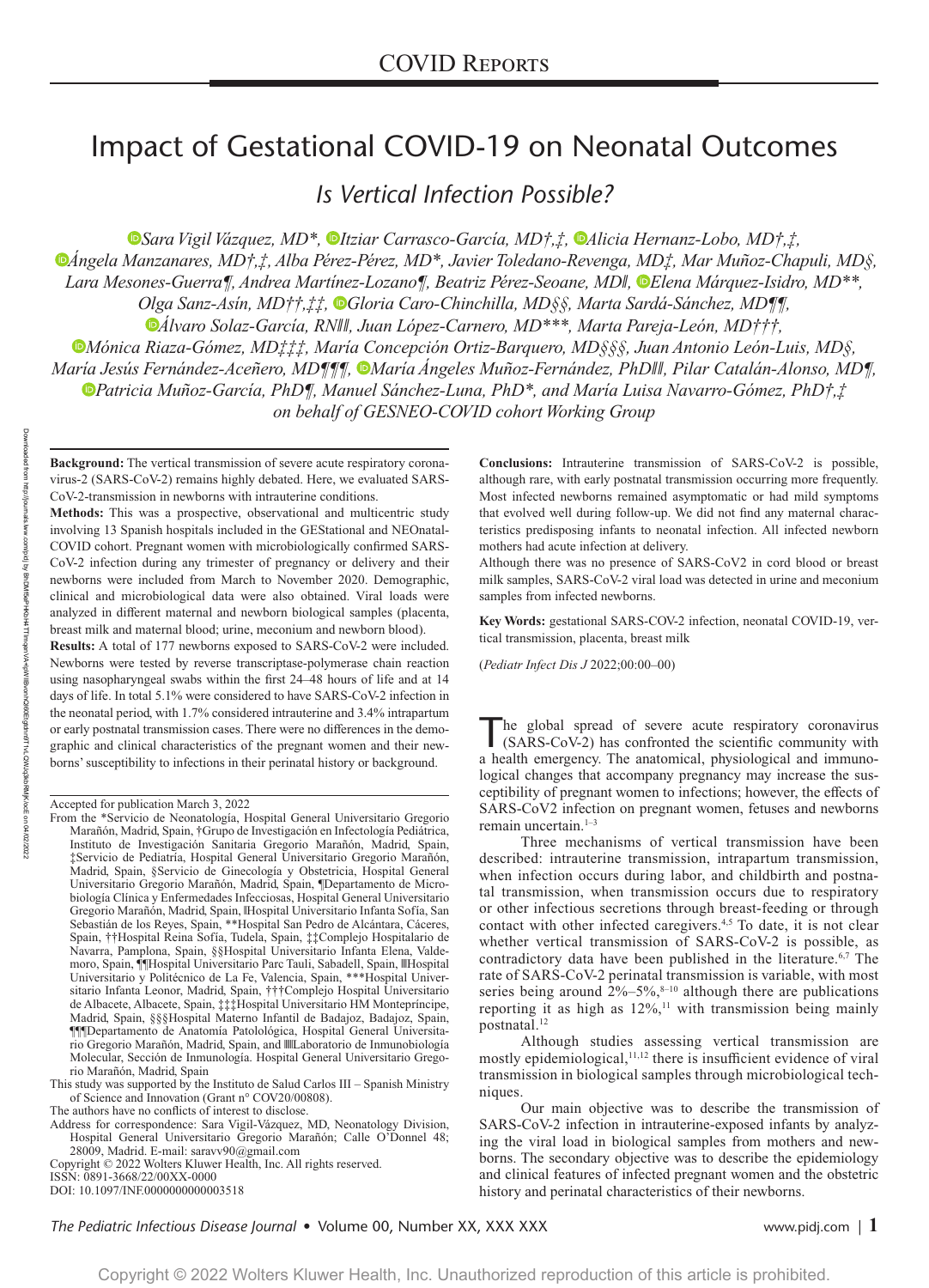# **MATERIALS AND METHODS**

This was a prospective, observational, descriptive and multicentric study involving 13 Spanish hospitals included in the GEStational and NEOnatal (GESNEO)-COVID cohort, which includes RECLIP (Red Española de Ensayos Clínicos Pediátricos).

#### **Population and Study Period**

Pregnant women with microbiologically confirmed SARS-CoV-2 infection during any trimester of pregnancy or delivery and their newborns were included in the study. The diagnosis of infection was made by performing reverse transcriptase-polymerase chain reaction (RT-PCR) tests on nasopharyngeal swabs. Pregnant women with positive IgG serological test results were not included in this analysis. Patients were included in the study between March 15, 2020, and November 30, 2020.

# **Epidemiological and Clinical Variables**

Demographic and clinical information, including comorbidities and obstetric history, was collected from pregnant women. For SARS-CoV-2 infection, the time of diagnosis, clinical presentation, need for treatment, imaging tests and admission for infection were specified.

Perinatal and delivery clinical data, anthropometric data, feeding type and comorbidities during the neonatal period were collected from newborns.

Although there may be slight variations according to the protocol of each participating center, asymptomatic newborns whose mothers presented an adequate clinical condition were kept in joint isolation in the obstetrics ward. If a newborn required admission, they were was carried out in an isolation room until the result of the RT-PCR.

Newborns were classified according to the mechanism of transmission described by Blumberg et al<sup>4</sup> (Table 1).

Subsequently, two groups were created to compare the baseline demographic and clinical maternal characteristics and neonatal outcomes, depending on the newborns' state of infection. Group 1 was formed by noninfected newborns and their mothers, and group 2 by infected newborns (intrauterine, intrapartum or early postnatal infection) and their mothers.

# **Microbiologic Samples: Collection, Preservation and Processing**

In pregnant women, nasopharyngeal swab for SARS-CoV-2 RT-PCR were obtained at the time of diagnosis and at delivery.

At the time of delivery, maternal blood and placental samples were collected for RT-PCR as well as umbilical cord blood samples. The samples were initially frozen and archived at the Microbiology Department of the Hospital General Universitario Gregorio Marañón until analysis. In addition, placental samples were collected in formalin for subsequent immunohistochemical analysis.

Nasopharyngeal swabs for RT-PCR were performed in newborns in the first 24–48 hours after delivery. In those with a positive result, a second test was performed immediately to confirm the results. RT-PCR of nasopharyngeal swabs was also performed on all newborns on the 14th day of life. Urine and meconium samples were collected during the first 48 hours of life.

In pregnant women who breast-fed their infants, breast milk samples were collected by hand or breast pumping after adequate breast hygiene.

Biological samples in the viral transport media were tested for the presence of SARS-CoV-2 RNA using real-time RT-PCR to detect the N gene and the *ORF1a1b* gene (TaqPath Multiplex, Thermo Fisher).

# **Statistical Analysis**

Continuous variables are described as medians and interquartile ranges (IQR), and categorical variables as absolute frequencies and percentages. The  $\chi^2$  test or Fisher's exact test, as appropriate, was used to compare categorical variables, and the Wilcoxon rank-sum test was used for continuous variables, with  $P < 0.05$ , which is considered statistically significant. Data were analyzed using StataCorp. 2019. *Stata Statistical Software: Release 16*. College Station, TX: StataCorp LLC.

# **Ethical Considerations**

The study was approved by the Clinical Research Ethics Committee of Hospital General Universitario Gregorio Marañón (Code IRB 00006051) and all participating centers. Informed consent was obtained from the mothers or legal guardians of the newborns.

#### **RESULTS**

The evolution of 174 pregnant women with SARS-CoV-2 infection during pregnancy and 177 newborns was detailed (171 singletons, 3 twins).

The demographic and clinical characteristics of the pregnant women, as well as the obstetric-perinatal backgrounds and clinical characteristics of their newborns as compared to those of uninfected newborns are described in Tables 2 and 3.

| <b>TABLE 1.</b> SARS-COV-2 mechanism of transmission according to Blumberg's classification |
|---------------------------------------------------------------------------------------------|
|---------------------------------------------------------------------------------------------|

|  | Intrauterine transmission: |  |  |  |
|--|----------------------------|--|--|--|
|  |                            |  |  |  |

| One item in each of the following categories is needed.                  |
|--------------------------------------------------------------------------|
| Nasopharyngeal RT-PCR positive in the first 24 hours of life OR RT-PCR   |
| positive in amniotic fluid OR cord blood OR neonatal blood at <24 hours. |
|                                                                          |

**Intrapartum or early postnatal transmission:**

One item in each of the following categories is needed.

oropharynx or saliva) in the first 24 hours of life.

# **Superficial exposure to SARS-CoV-2 or transient viremia:**

One item in each of the following categories is needed. Positive nasopharyngeal RT-PCR in the first 24 hours of life OR positive RT-PCR results in amniotic fluid OR cord blood OR neonatal blood at <24 hours.

#### **No perinatal transmission:**

Negative nasopharyngeal RT-PCR in the first 24–48 hours of life and at 2 weeks of postnatal life.

RT-PCR, reverse transcriptase-polymerase chain reaction.

A positive swab of the neonatal respiratory tract (nasopharynx, oropharynx or saliva) 24 hours postnatally OR positive IgM during the first week of life.

Negative RT-PCR from a swab of the neonatal respiratory tract (nasopharynx, A positive swab of the neonatal respiratory tract (nasopharynx, oropharynx or saliva) 24 hours postnatally OR positive IgM during the first week of life.

> No evidence of persistence or immune response: A positive swab of the neonatal respiratory tract (nasopharynx, oropharynx or saliva) 24 hours postnatally OR negative IgM during the first 2–3 weeks of postnatal life.

**2** <sup>|</sup> www.pidj.com *© 2022 Wolters Kluwer Health, Inc. All rights reserved.*

Copyright © 2022 Wolters Kluwer Health, Inc. Unauthorized reproduction of this article is prohibited.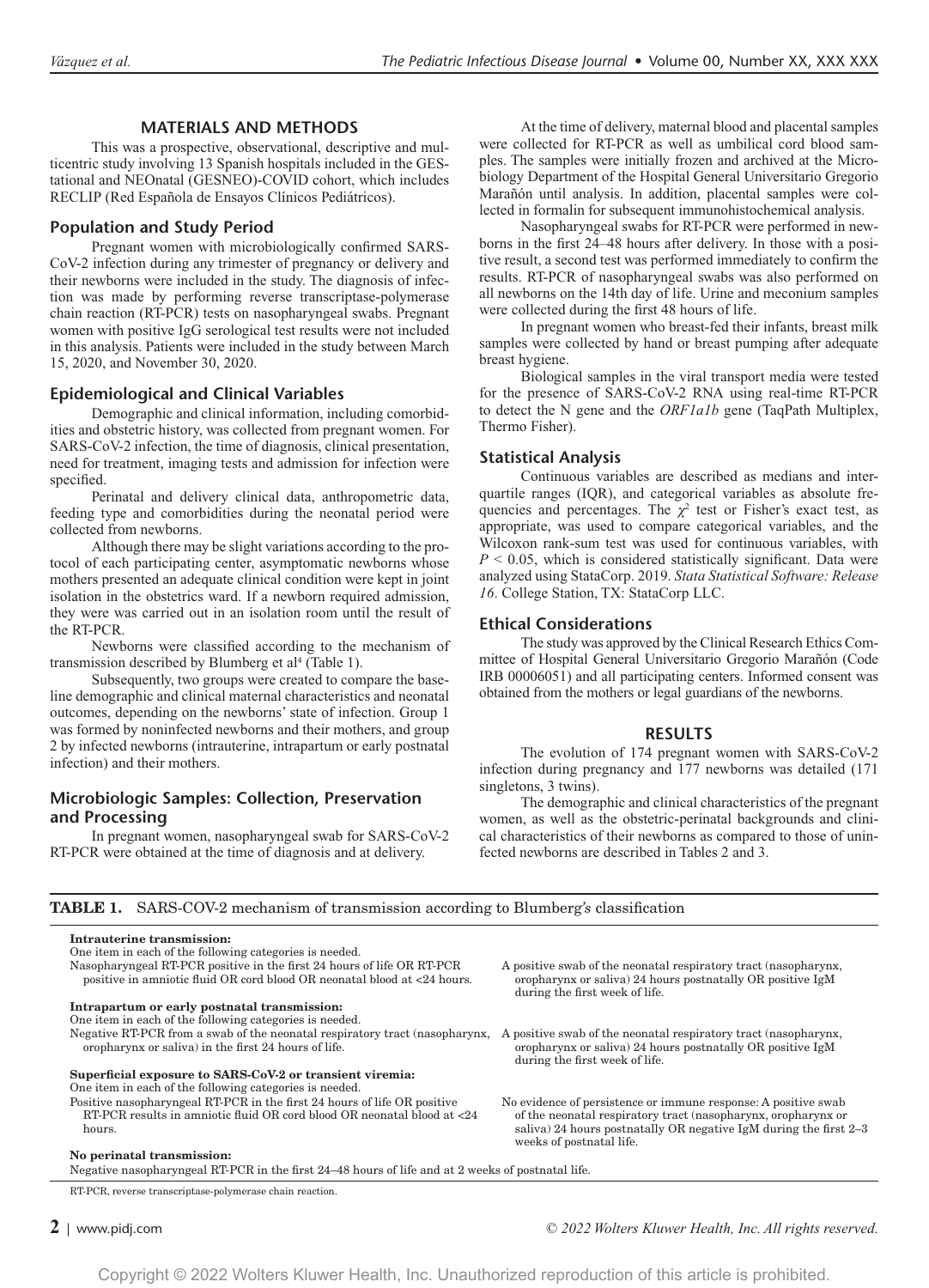|                                | All pregnant<br>women<br>$n = 174$ | Non-infected NB's<br>mothers<br>$n = 165 (94.8\%)$ | Infected NB's<br>mothers<br>$n = 9(5.2\%)$ | $\boldsymbol{P}$ |
|--------------------------------|------------------------------------|----------------------------------------------------|--------------------------------------------|------------------|
| Age (years)                    | $32.9(28.9 - 36.0)$                | $33.2(29.2 - 36.5)$                                | $30.7(26.6 - 33.5)$                        | 0.128            |
| Ethnicity                      |                                    |                                                    |                                            | 0.722            |
| Caucasian                      | $90(58.4\%)$                       | 84 (57.5%)                                         | 7(77.8%)                                   |                  |
| Latino American                | $54(35.1\%)$                       | $52(35.6\%)$                                       | $2(22.2\%)$                                |                  |
| Arabic                         | $8(5.2\%)$                         | $8(5.5\%)$                                         | 0                                          |                  |
| Black/Afroamerican             | $2(1.3\%)$                         | $2(1.4\%)$                                         | $\theta$                                   |                  |
| GA at diagnosis (w)            | $37.4(33.3 - 39.7)$                | $37(32.7 - 39.7)$                                  | $38.7(38.3 - 40.4)$                        | 0.118            |
| Any comorbidity                | 49 (28.2%)                         | 46 (27.9%)                                         | 3(33.3%)                                   | 0.713            |
| Symptomatology                 | 76 (44.4%)                         | 72 (44.4%)                                         | $4(44.4\%)$                                | 1                |
| Respiratory symptoms severity* |                                    |                                                    |                                            | 0.176            |
| Mild                           | 16 (47.0%)                         | 16(48.5%)                                          | $\mathbf{0}$                               |                  |
| Moderate                       | $12(35.3\%)$                       | $12(36.4\%)$                                       | $\Omega$                                   |                  |
| Severe                         | 6(17.7%)                           | $5(15.1\%)$                                        | $1(100\%)$                                 |                  |
| Pneumonia COVID-19             | $24(13.8\%)$                       | $23(13.9\%)$                                       | $1(11.1\%)$                                | 1                |
| Pneumonia at delivery          | $12(6.9\%)$                        | 11(6.7%)                                           | $1(11.1\%)$                                | 0.483            |
| Specific treatment             | 55(31.6%)                          | 52(31.5%)                                          | 3(33.3%)                                   | 1                |
| COVID hospitalization          | $27(15.5\%)$                       | $26(15.8\%)$                                       | $1(11.1\%)$                                | 1                |
| ICU admission                  | $4(14.8\%)$                        | 3(11.5%)                                           | $1(100\%)$                                 | 0.148            |
| Days of admission              | $7(5-12)$                          | $7(5-12)$                                          | 30                                         | 0.148            |
| $RT-PCR + at$ delivery         | $129(74.1\%)$                      | 120 (72.7%)                                        | $9(100\%)$                                 | 0.286            |

**TABLE 2.** Univariate analysis of the demographic and clinical characteristics of the pregnant women according to their newborn infection status

\*Severity of respiratory infection was stratified into mild (upper respiratory tract symptoms), moderate (pneumonia confirmed by chest X-ray without signs of severity) and severe (presence of hypoxemia with partial oxygen saturation  $[{\rm SatO}_2] < 90\%$ , acute confusional state, or arterial hypotension).

GA indicates gestational age; ICU, intensive care unit; NB: newborn.

Continuous variables are described as the median and interquartile range (IQR). Categorical variables as absolute frequencies and percentages. p<0.05 is considered statistically significant.

# **Microbiologic Data**

At the time of delivery, 39% of pregnant women had an acute infection (RT-PCR positive, IgG negative), 30% had a recent infection (RT-PCR positive, IgG positive) and 31% had a past infection (RT-PCR negative, IgG positive with RT-PCR positive during pregnancy).

A total of 115 maternal blood samples and 81 placenta samples were collected for RT-PCR, which revealed only 1 case of viral load in the blood sample and placenta from 1 pregnant woman. These samples belonged to a 33-year-old pregnant woman of Latin American origin with acute infection at the time of delivery, whose mild clinical symptoms (fever, headache and catarrhal symptoms) started 48 hour before delivery. The newborn remained asymptomatic, and all collected samples (nasopharyngeal swab, cord blood, urine, meconium and breast milk) were negative for SARS-CoV-2.

The immunohistochemical analyses of all placental samples for SARS-CoV-2 (16) were negative.

Seventy-nine breast milk samples were tested, and no viral loads were detected in any of the samples.

All RT-PCR results for cord blood and newborn blood samples (64) were negative. The viral load was detected in 3 newborn urine samples and 3 meconium samples. All cases were newborns with acute SARS-CoV-2 infection diagnosed by positive RT-PCR of nasopharyngeal swabs in their first 48 hours of age.

# **Characteristics of Newborns with COVID-19 and Mechanism of Transmission**

All newborns (177) were tested using RT-PCR of nasopharyngeal swabs in the first 24–48 hours after delivery and at 14 days of life. A total of 159 neonates had negative RT-PCR results; therefore, they were considered to be noninfected newborns. Twelve infants with positive RT-PCR results on nasopharyngeal swabs were identified. The microbiological and clinical data from neonates and their mothers are summarized in Table 4.

According to the Blumberg classification, the infection of newborns 1–3 was classified as resulting from the intrauterine transmission, 4–9 from intrapartum or early postnatal transmission and 10–12 from nasopharyngeal secretal contamination or transient viremia. After excluding cases of contamination by nasopharyngeal secretions or transient viremia, 5.1% (9) of newborns were diagnosed with SARS-CoV-2 infection in the neonatal period, 1.7% (3) had contracted it intrauterinely and 3.4% (6) contracted it in the intrapartum or early postnatal.

All were born to mothers who were acutely infected at the time of delivery. None of the pregnant women had any viral load in the maternal blood or placenta samples.

Only 2 out of 9 infected newborns presented symptoms, both suffering respiratory distress that evolved satisfactorily at follow-up.

# **Maternal and Neonatal Characteristics Compared According to Newborn Infection Rates**

There were no differences in the demographic and clinical characteristics of the pregnant women compared to the newborns (Table 2). No differences were found in the perinatal history or background of the newborns (Table 3). Compared with noninfected newborns, infected newborns did not develop more symptoms and did not have higher admission rates to the neonatal intensive care unit. Infected newborns were more frequently fed a combination of formula and breastmilk compared to noninfected newborns, with no differences in the rates of artificial formula feeding.

#### **DISCUSSION**

In our large cohort of infants born to mothers with SARS-CoV-2 infection during pregnancy, 5.1% had neonatal infections, with infections being more prevalent in the early postnatal period. We did not find viral loads in any of the samples of cord blood, placenta or breast milk collected from infected newborns.

*© 2022 Wolters Kluwer Health, Inc. All rights reserved.* www.pidj.com <sup>|</sup> **3**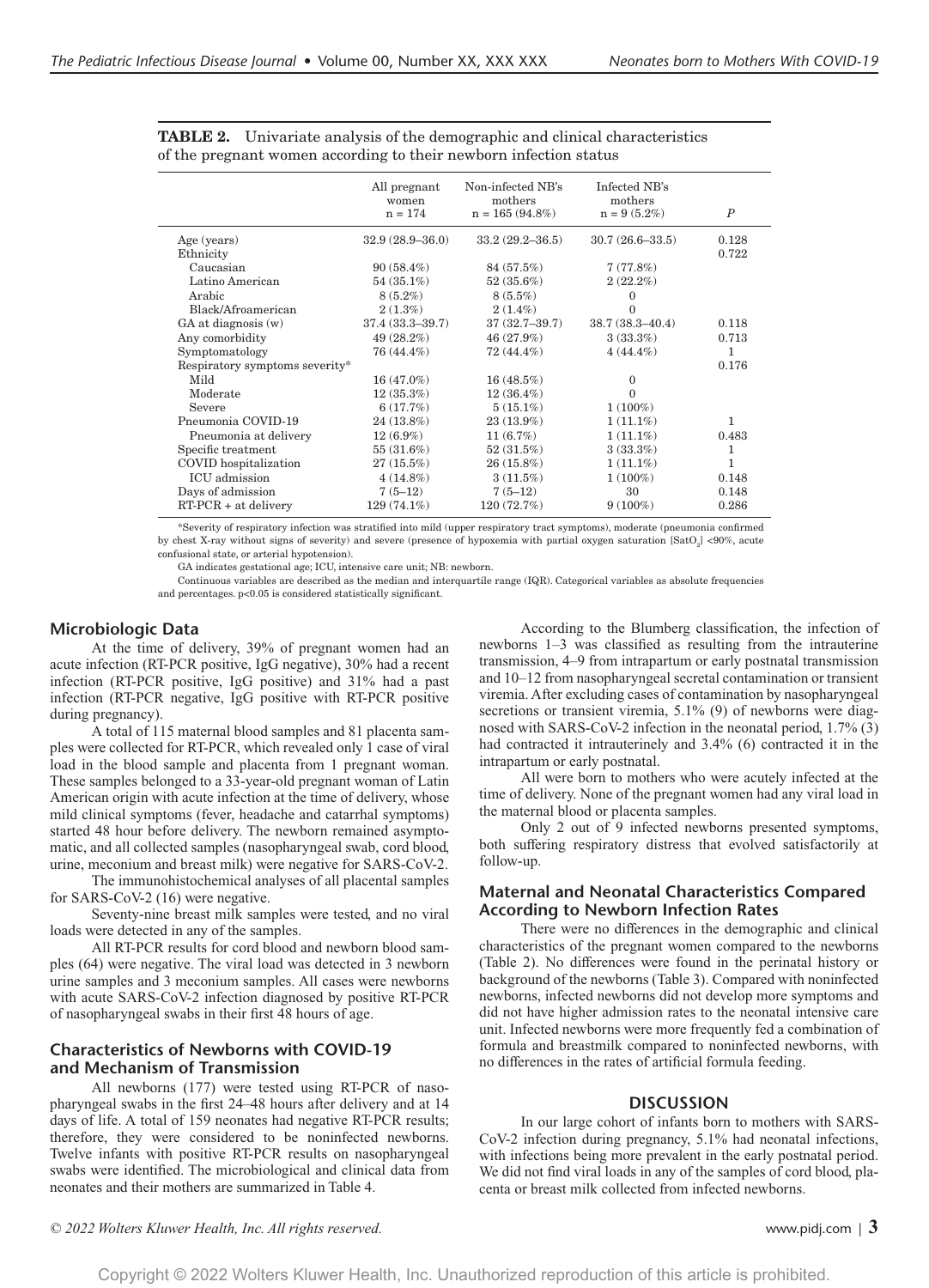|                                                                                           | Microbiological stools                                                                                       |                                    | Symptomatology                            |                 |                                                             |
|-------------------------------------------------------------------------------------------|--------------------------------------------------------------------------------------------------------------|------------------------------------|-------------------------------------------|-----------------|-------------------------------------------------------------|
| NB                                                                                        | Nasopharyngeal swab RT-PCR                                                                                   | Maternal samples                   | NB samples                                | Mothers         | <b>NBs</b>                                                  |
|                                                                                           | Intrauterine transmission<br>(RT-PCR positive <24h and later)                                                |                                    |                                           |                 |                                                             |
| 1                                                                                         | Positive (days $+0, +2, +12$ )                                                                               |                                    | Cord blood -<br>Urine $-$<br>$Meconium +$ | No              | Respiratory distress (24 hours need<br>oxygen)              |
| $\overline{2}$                                                                            | Positive (days $+0, +2, +17$ )                                                                               | Plasma -                           | $Urine +$<br>$Meconium -$                 | Headache        | No                                                          |
| 3                                                                                         | Positive $\frac{1}{3} + 0, +3, +7$                                                                           |                                    | $Urine +$<br>$Meconium +$                 | $\rm No$        | Respiratory distress and central apneas<br>*29 week preterm |
| Intrapartum or early postnatal transmission<br>(RT-PCR negative < 48h and positive later) |                                                                                                              |                                    |                                           |                 |                                                             |
| 4                                                                                         | Negative $(\text{day } +1)$ , positive $(\text{day } +16, +30)$                                              |                                    |                                           | Fever, dyspnea  | $\rm No$                                                    |
| 5                                                                                         | Negative $(\text{day } +1)$ , positive $(\text{day } +16)$                                                   | $Plasma -$<br>$BM -$               | $I$ Irine $-$<br>Meconium -               | No              | No                                                          |
| 6                                                                                         | Negative $(\text{day } +1)$ , positive $(\text{day } +14)$                                                   |                                    |                                           | Fever           | $\rm No$                                                    |
| 7                                                                                         | Negative $(\text{day } +1)$ , positive $(\text{day } +15)$                                                   | $BM -$                             | $U$ rine $-$<br>Meconium-                 | $\rm No$        | $\rm No$                                                    |
| 8                                                                                         | Negative $(\text{day } +0)$ , positive $(\text{day } +13)$                                                   |                                    |                                           | No              | $\rm No$                                                    |
| 9                                                                                         | Positive (days $+2$ , $+16$ , $+24$ )                                                                        | $Plasma -$<br>$BM -$               | $U$ rine +<br>$Meconium +$                | Fever, asthenia | $\rm No$                                                    |
|                                                                                           | Nasopharyngeal secretions contamination or transient viremia<br>$(RT-PCR positive < 24h$ but negative later) |                                    |                                           |                 |                                                             |
| 10                                                                                        | Positive $(\text{day } +1)$ , negative $(\text{day } +3)$ .                                                  |                                    |                                           | Headache        | $\rm No$                                                    |
| 11                                                                                        | Positive $(\text{day }+0)$ , negative $(\text{day }+1, +15)$ .                                               | $Plasma -$<br>Placenta -           | $Card blood -$<br>$Meconium -$            | $\rm No$        | $\rm No$                                                    |
| 12                                                                                        | Positive $(\text{day } +1)$ , negative $(\text{day } +7)$                                                    | $Plasma -$<br>Placenta -<br>$BM -$ | Cord blood -<br>$U$ rine $-$<br>Meconium- | $\rm No$        | Isolated febrile peak                                       |

#### **TABLE 4.** Microbiological and clinical data of newborns with COVID-19 by the mechanism of transmission

BM, breast milk; NB, newborn; RT-PCR, reverse transcriptase-polymerase chain reaction; w, weeks.

The vertical transmission of SARS-CoV-2 remains highly debated at the present time, with some studies showing controversial results, and most published studies are case reports or retrospective research.13 In our cohort of newborns exposed to SARS-CoV-2 during pregnancy, 5.1% had neonatal infections, a similar result to those in other previously published studies. $8-10$  In a systematic review and meta-analysis by  $\overline{D}$ i Toro et al,<sup>14</sup> 11 neonates out of 275

tested positive for SARS-CoV-2 (5%). Comparable results were described by Kotylar et al<sup>15</sup> in their systematic review and metaanalysis, with an infection rate of 3.2% and 48 positive neonates out of 936 neonates. Moreover, they differentiated between studies from China and Europe, with higher rates of vertical transmission in reported European studies than in Chinese studies (4.9% in the United Kingdom vs. 2% in China).16

**TABLE 3.** Univariate analysis of the obstetric-perinatal history and clinical characteristics of the newborns according to the newborn's infection status

|                         | All $NB n = 177$    | Noninfected NBs<br>$n = 168(94.9\%)$ | Infected NBs<br>$n = 9(5.1\%)$ | $\boldsymbol{P}$ |
|-------------------------|---------------------|--------------------------------------|--------------------------------|------------------|
| Sex (female)            | 93(52.5%)           | 88 (52.4%)                           | 5(55.5%)                       | 1                |
| GA(w)                   | $39.3(38.1 - 40.3)$ | $39.4(38.1 - 40.3)$                  | $38.7(38.4 - 40.4)$            | 0.918            |
| Prematurity rate        | $29(16.4\%)$        | $27(16.1\%)$                         | $2(22.2\%)$                    | 0.643            |
| Late preterm            | $14(48.3\%)$        | 13                                   |                                |                  |
| $32-33$ weeks           | $6(20.7\%)$         | 6                                    | 0                              |                  |
| $29 - 31$ weeks         | 5(17.2%)            | $\overline{4}$                       | 1                              |                  |
| $<$ 28 weeks            | $4(13.8\%)$         | 4                                    | $\Omega$                       |                  |
| Type of delivery        |                     |                                      |                                | 0.815            |
| Eutocic                 | $115(65.0\%)$       | $109(64.9\%)$                        | 6(66.7%)                       |                  |
| Instrumental            | $19(10.7\%)$        | $19(11.3\%)$                         | $\Omega$                       |                  |
| Cesarean section        | 43(24.3%)           | $40(23.8\%)$                         | 3(33.3%)                       |                  |
| Symptomatology          | $40(22.6\%)$        | $37(22.0\%)$                         | 3(33.3%)                       | 0.424            |
| Need for NICU admission | $16(9.0\%)$         | $15(8.9\%)$                          | $1(11.1\%)$                    | 0.583            |
| Breast-feeding method   |                     |                                      |                                | 0.006            |
| Maternal                | $116(65.6\%)$       | $114(67.9\%)$                        | $2(22.2\%)$                    |                  |
| Artificial              | $19(10.7\%)$        | $18(10.7\%)$                         | $1(11.1\%)$                    |                  |
| Mixed                   | 42(23.7%)           | $36(21.4\%)$                         | 6(66.7%)                       |                  |

GAincidates gestational age; NB, newborn; NICU, neonatal intensive care unit.

Continuous variables are described as medians and interquartile ranges (IQR). Categorical variables are presented as absolute frequencies and percentages. Statistical significance was set at *P* < 0.05.

#### **4** <sup>|</sup> www.pidj.com *© 2022 Wolters Kluwer Health, Inc. All rights reserved.*

Copyright © 2022 Wolters Kluwer Health, Inc. Unauthorized reproduction of this article is prohibited.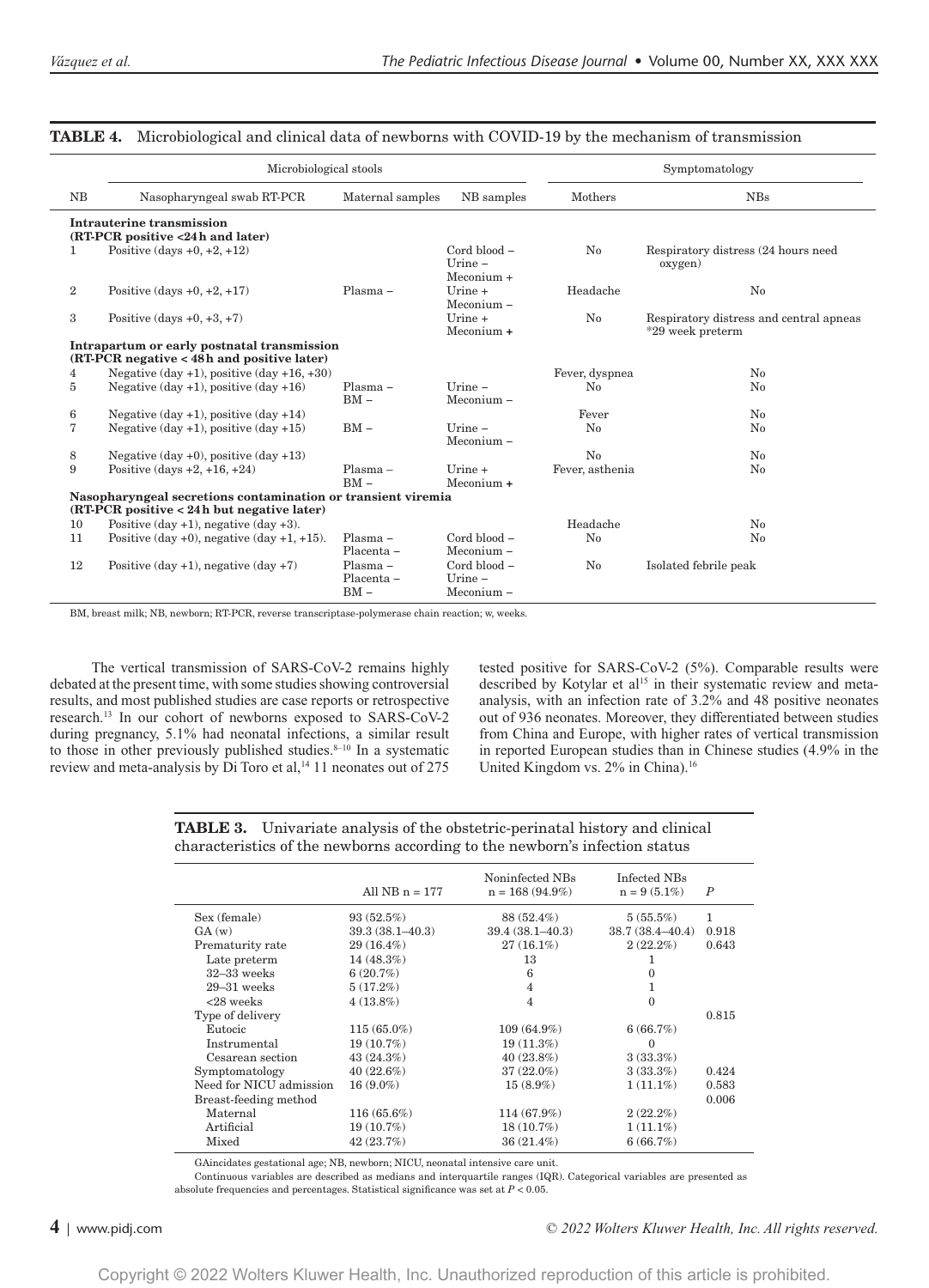Classifying newborns according to the mechanism of transmission is difficult<sup>4</sup> due to the great heterogeneity in the definitions of vertical transmission. One of the first classifications was proposed by Blumberg et al,<sup>4</sup> which was used in our study. Subsequently, new classifications were published, including by the World Health Organization (WHO),<sup>5</sup> which were updated in February 2021.

There is growing interest in establishing whether the intrauterine transmission is possible. In our study and according to Blumberg's classification, positivity in RT-PCR nasopharyngeal swabs in the first 24 hours of life and its subsequent persistence allows a newborn's infection to be classified as occurring via intrauterine transmission. This differs from the WHO's classification, where a positive sterile sample in the first 24–48 hours of life (cord blood, placenta, amniotic fluid, bronchoalveolar lavage or cerebrospinal fluid) for "confirmed" transmission is required, with only "possible" transmission identified from nasopharyngeal exudate samples. In our series, we did not obtain placental or amniotic fluid samples from any of the newborns classified by intrauterine transmission, and only 1 of the cases was RT-PCR performed on cord blood, which was negative. According to the WHO's classification, our 3 newborns should be categorized as having "possible" intrauterine transmission.

The second potential transmission mechanism is intrapartum or early postnatal transmission. Blumberg et al grouped these two mechanisms together, whereas the WHO classification differentiates between intrapartum and early postnatal transmission according to the timing of microbiological testing: a positive test for intrapartum transmission occurs between 24 and 48 hours of life, requiring a negative test in the first 24 hours, and early postnatal transmission is defined when this occurs 48 hours after birth. The narrow timeline separating the 2 mechanisms makes it exceedingly difficult to differentiate between them. In both cases, the diagnosis can be established using nasopharyngeal samples, without the strict necessity of positive sterile samples.

In our study, 6 newborns with intrapartum or early postnatal transmission were included. Five had a negative diagnostic test in the first 48 h of life, with a positive RT-PCR at the follow-up visit at 2 weeks of life, corresponding to early postnatal transmission per the WHO classification. The sixth case involved a newborn whose mother was RT-PCR positive in the first 24 hours postpartum. The newborn's RT-PCR results were positive at 48 hours of life. According to the WHO classification, this case would be classified as a "possible" early postnatal transmission in the absence of a previous negative diagnostic test.

The last transmission mechanism proposed by Blumberg et al., contamination by nasopharyngeal secretions or transient viremia, was attributed to 3 newborns in our sample. The WHO classification classifies these cases as undetermined within the intrauterine transmission. However, in most cases, the first nasopharyngeal swab of the newborn was performed after skin-to-skin contact with the mother and joint isolation in the same room. The lack of viral persistence implies that we cannot consider these newborns as infected, which is why they were not included in the subsequent analysis.

Table 5 summarizes the differences between the mechanism of transmission classifications proposed by Blumberg and the WHO in our sample of newborns with positive RT-PCR results.

The clinical and epidemiological characteristics of the pregnant women in our series were similar to those reported in other studies,<sup>9,17</sup> and there were no differences when compared according to neonatal infection status. All mothers of infected newborns had an acute infection at the time of delivery, suggesting that transmission occurs mainly by the end of the gestation period and during delivery and that there are no maternal risk factors that contribute to transmission to newborns. In our sample, neither the severity of **Table 5.** Comparison of the mechanisms of newborn SARS-COV-2 transmission using the Blumberg4 and WHO<sup>5</sup> classifications

|                | Blumberg et al's classification                                                  | WHO classification         |
|----------------|----------------------------------------------------------------------------------|----------------------------|
| 1              | Intrauterine                                                                     | "Possible" intrauterine    |
| 2              | Intrauterine                                                                     | "Possible" intrauterine    |
| 3              | Intrauterine                                                                     | "Possible" intrauterine    |
| $\overline{4}$ | Intrapartum or early postnatal                                                   | Confirmed early postnatal  |
| 5              | Intrapartum or early postnatal                                                   | Confirmed early postnatal  |
| 6              | Intrapartum or early postnatal                                                   | Confirmed early postnatal  |
| 7              | Intrapartum or early postnatal                                                   | Confirmed early postnatal  |
| 8              | Intrapartum or early postnatal                                                   | Confirmed early postnatal  |
| 9              | Intrapartum or early postnatal                                                   | "Possible" early postnatal |
| 10             | Contamination by nasopharyngeal<br>secretions or transient viremia               | Indeterminate              |
| 11             | Contamination by nasopharyngeal Indeterminate<br>secretions or transient viremia |                            |
| 12             | Contamination by nasopharyngeal Indeterminate<br>secretions or transient viremia |                            |

maternal infection nor the presence of symptoms was related to neonatal infection. In any case, due to the small number of infected newborns, these conclusions should be taken with caution. To the best of our knowledge, no prospective studies have described the presence of certain maternal characteristics that predispose neonates to infection.

In our cohort, we found no differences in gestational age, type of delivery, symptomatology and need for admission between infected and noninfected newborns. The most common neonatal symptoms of COVID-19 described in the literature are tachypnea, milk regurgitation, cough, vomiting and fever.18 In our study, of the 9 infected newborns, only 2 had symptoms (22.2%): transient tachypnea and respiratory distress syndrome of prematurity. Owing to the high frequency of these symptoms in neonatal units, we cannot be sure that this clinical presentation was due to SARS-CoV-2 infection. None of the infected newborns had fever or digestive symptoms.

A systematic review published by Mirbeik et al.,<sup>8</sup> including 17 articles with microbiological data found no evidence of SARS-CoV-2 in the placenta, cord blood or breast milk samples. On the other hand, a recent systematic review and meta-analysis published in 2021 found 1 cord blood sample and 2 placental samples positive for SARS-CoV-2. In our cohort, we only found viral loads of SARS-CoV-2 in 1 blood sample and 1 placental sample, both from a pregnant woman with acute infection at the time of delivery. As these were samples from a pregnant woman with mild symptoms, and because vertical transmission to the newborn was not subsequently observed, it is possible that contamination occurred in the analysis of the samples.

In a study by Elbow et al.,<sup>19</sup> in which 62 maternal blood and newborn cord blood samples and 44 placentas from infected mothers were analyzed, no evidence of SARS-CoV-2 RNA was found. We did not detect SARS-CoV-2 in any of the placental samples. Several studies have analyzed the anatomopathological alterations in the placentas of pregnant women with COVID-19, without finding significant differences concerning uninfected pregnant women.<sup>20,21</sup> A study by Levitan et al<sup>20</sup> found no evidence of the virus when immunohistochemically analyzing placental samples.

At the beginning of the pandemic, there was considerable controversy about whether breast-feeding should be allowed because it was unknown whether it could be a possible route of transmission of the virus. In accordance with the recommendations of the Spanish Society of Neonatology,<sup>22</sup> the WHO,<sup>23</sup> and the American Academy of Pediatrics,<sup>24</sup> in our cohort of Spanish hospitals,

*© 2022 Wolters Kluwer Health, Inc. All rights reserved.* www.pidj.com <sup>|</sup> **5**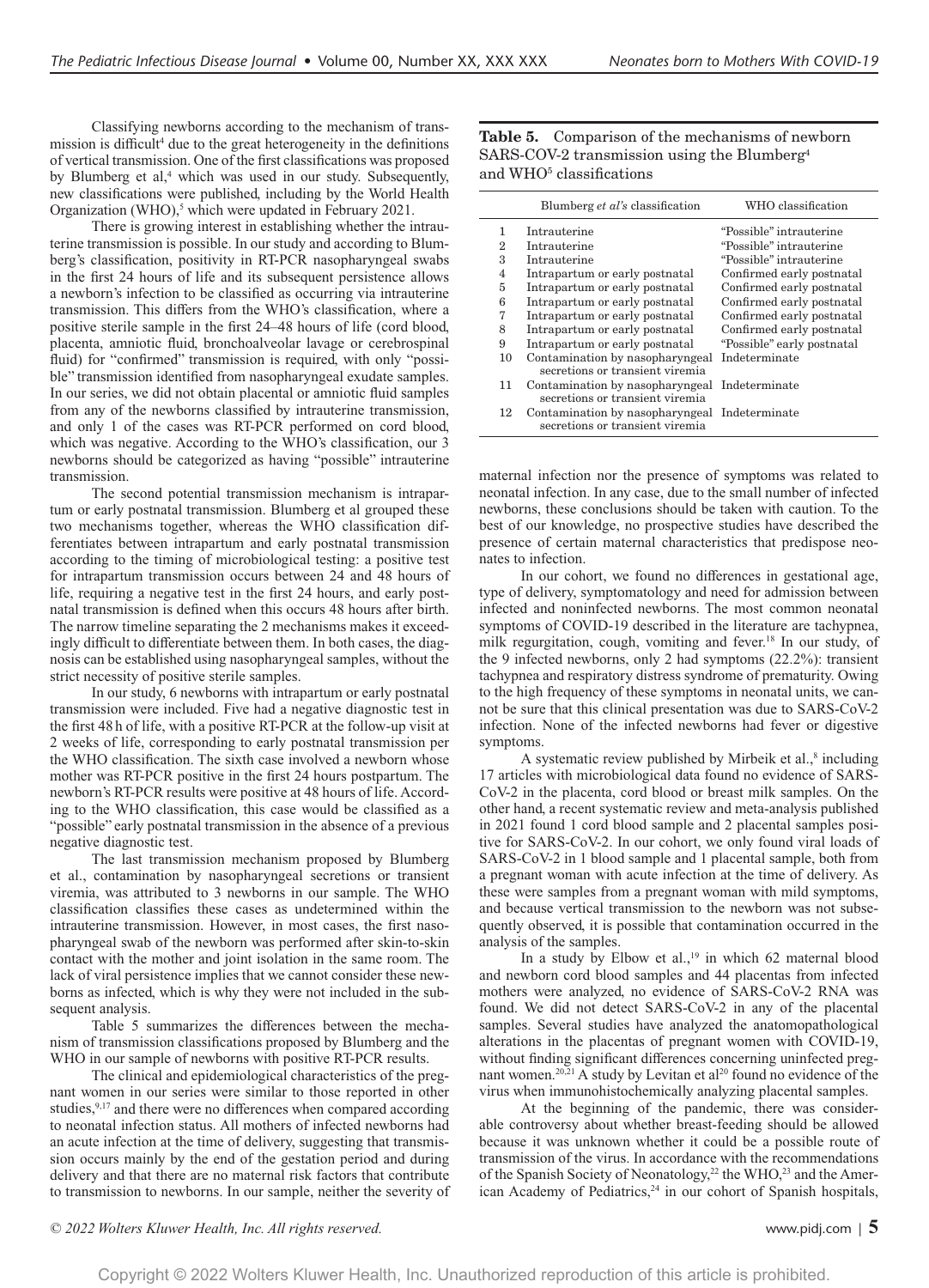breast-feeding was maintained in infected mothers while following the relevant hygienic measures, including the use of maternal masks while in contact with the newborn and by employing hand and breast hygiene.

We found no viral loads in the breast milk samples. To date, several studies have assessed the presence of the virus in breast milk, with controversial results.<sup>25,26</sup> Moreover, these studies had a small sample size. Grob et al., $27$  were one of the first to find viral RNA in serial samples of milk from an infected mother. Some studies with larger numbers of patients, such as the 1 by Pace et al,28 in which samples from 18 women were studied, found no viral RNA in serial milk samples from infected mothers. In our cohort, infected newborns were less frequently exclusively breast-fed, with the possible loss of the long-term benefits of breast milk, although these results should be interpreted with caution owing to the small sample size.

There are published studies in adult patients<sup>29</sup> and pediatric populations<sup>30</sup> where the virus was isolated in urine and fecal samples, and viral loads in fecal excretions can even be maintained for weeks after infection. In our sample, the virus was detected by RT-PCR in the urine and meconium of 4/9 (44.4%) newborns with PCR-confirmed infection in the nasopharyngeal exudate.

One of the main limitations of this study is the heterogeneity in the recruitment of patients; at the beginning of the pandemic, only pregnant women with symptoms were tested by RT-PCR, leading to a loss of asymptomatic pregnant women that could potentially have been included in the first month of the study. In addition, we did not have blood, placental or milk samples from all dyads included in the study. In addition, our study only included live newborns; therefore, we have no information on whether infection during pregnancy could cause miscarriage or intrauterine fetal death.

The strengths of this study include its large sample size and multicentric nature. Another notable feature is that our study allowed us to understand the natural history of SARS-CoV-2 infection without the influence of vaccination status, as it was conducted at the beginning of the pandemic.

#### **CONCLUSIONS**

In our large prospective study, the intrauterine transmission of SARS-CoV-2 was possible, although rare, with early postnatal transmission through direct contact with infected persons occurring more frequently. Most infected newborns remain asymptomatic or have mild symptoms with good subsequent evolution during follow-up. We did not find any maternal epidemiological characteristics that predisposed one to neonatal infection, although we observed that infected newborns were from mothers with acute infection at delivery.

The presence of viremia in maternal blood and placenta samples was anecdotal in our cohort, and the virus was not found in the cord blood or newborn blood samples. The possibility of viral transmission through breast milk is unlikely, as no viral load was detected in the samples studied; therefore, breast-feeding is not contraindicated in cases of infection. Finally, the virus can be detected in the urine and meconium samples of infected newborns.

#### **ACKNOWLEDGEMENTS**

*The authors thank David Aguilera for the statistical analysis supervision and Charles Casillas Pérez por kindly reviewing the manuscript.*

*The authors thank the Instituto de Salud Carlos III – Spanish Ministry of Science and Innovation for the financial support. They thank HIV Biobank and microbiology Laboratory from Hospital* 

*General Universitario Gregorio Marañón for the sample processing, midwives, and nurses from all participating hospitals for sample collection and patients and their families for their kindness.*

*This study has been addressed on behalf of GESNEO COHORT WORKING GROUP: Teresa Hernández-Sampelayo Matos, Elena Rincón, David Aguilera, Jesús Saavedra, Mar Santos, Begoña Santiago, Arantxa Berzosa, Laura Calle, Elena Zamora, Elena Vázquez, Laura Tarancón, Roberto Fernández, Santiago Lizarraga, María Concepción Hernández, Cristina Oliver, Francisco Javier Ruiz, César Sánchez, (Hospital General Universitario Gregorio Marañón); Amalia Rodelgo (Hospital Universitario Infanta Sofía); Inmaculada Lara, (Hospital La Fe); Eva María Fernández (Hospital Materno Infantil de Badajoz); Mercedes Herranz, Amaya Pérez (Complejo Hospitalario de Navarra); Raquel López (Hospital Universitario de Albacete); and Ana María Baña (Complejo Hospitalario de Santiago).*

#### **REFERENCES**

- 1. Schwartz DA. The effects of pregnancy on women with COVID-19: maternal and infant outcomes. *Clin Infect Dis*. 2020;71:2042–2044.
- 2. Mei Y, Luo D, Wei S, et al. Obstetric management of COVID-19 in pregnant women. *Front Microbiol*. 2020;11:1–9.
- 3. Schwartz DA, Graham AL. Potential maternal and infant outcomes from coronavirus 2019-NCOV (SARS-CoV-2) infecting pregnant women: lessons from SARS, MERS, and other human coronavirus infections. *Viruses*. 2020;12:1–16.
- 4. Blumberg DA, Underwood MA, Hedriana HL, et al. Vertical transmission of SARS-CoV-2: what is the optimal definition? *Am J Perinatol*. 2020;37:769– 772.
- 5. World Health Organization. Definition and categorization of the timing of mother-to-child transmission of SARS-CoV-2. Living guidance. February 8, 2021. Available at: [https://www.who.int/publications/i/item/WHO-2019](https://www.who.int/publications/i/item/WHO-2019-nCoV-mother-to-child-transmission-2021.1) [nCoV-mother-to-child-transmission-2021.1](https://www.who.int/publications/i/item/WHO-2019-nCoV-mother-to-child-transmission-2021.1)
- 6. Auriti C, De Rose DU, Tzialla C, et al. Vertical transmission of SARS-CoV-2 (COVID-19): are hypotheses more than evidences? *Am J Perinatol*. 2020;37(S 02):S31–S38.
- 7. Yan J, Guo J, Fan C, et al. Coronavirus disease 2019 in pregnant women: a report based on 116 cases. *Am J Obs Gynecol* [Internet]. 2020;223:111. e1‐111.e14.
- 8. Mirbeyk M, Saghazadeh A, Rezaei N. A systematic review of pregnant women with COVID-19 and their neonates. *Arch Gynecol Obstet*. 2021;304:5–38.
- 9. Sánchez-Luna M, Colomer BF, de Alba Romero C, et al. Neonates born to mothers with COVID-19: data from the Spanish society of neonatology registry. *Pediatrics*. 2021;147:e2020015065.
- 10. Walker KF, O'Donoghue K, Grace N, et al. Maternal transmission of SARS-COV-2 to the neonate, and possible routes for such transmission: a systematic review and critical analysis. *BJOG*. 2020;127:1324–1336.
- 11. Villar J, Ariff S, Gunier RB, et al. Maternal and Neonatal Morbidity and Mortality Among Pregnant Women With and Without COVID-19 Infection: The INTERCOVID Multinational Cohort Study. *JAMA Pediatr*  2021;175:817–826.
- 12. Fernández Colomer B, Sánchez-Luna M, de Alba Romero C, et al. Neonatal infection due to SARS-CoV-2: An Epidemiological Study in Spain. *Front Pediatr*. 2020;8:1–9.
- 13. Bwire GM, Njiro BJ, Mwakawanga DL, et al. Possible vertical transmission and antibodies against SARS-CoV-2 among infants born to mothers with COVID-19: a living systematic review. *J Med Virol*. 2021;93:1361–1369.
- 14. Di Toro F, Gjoka M, Di Lorenzo G, et al. Impact of COVID-19 on maternal and neonatal outcomes: a systematic review and meta-analysis. *Clin Microbiol Infect*. 2021;27:36–46.
- 15. Kotlyar AM, Grechukhina O, Chen A, et al. Vertical transmission of coronavirus disease 2019: a systematic review and meta-analysis. *Am J Obstet Gynecol*. 2021;224:35–53.
- 16. Chi J, Gong W, Gao Q. Clinical characteristics and outcomes of pregnant women with COVID-19 and the risk of vertical transmission: a systematic review. *Arch Gynecol Obstet*. 2021;303:337–345.
- 17. Marín Gabriel MA, Reyne Vergeli M, Caserío Carbonero S, et al; Neo-COVID-19 Research Group. Maternal, perinatal and neonatal outcomes with

**6** <sup>|</sup> www.pidj.com *© 2022 Wolters Kluwer Health, Inc. All rights reserved.*